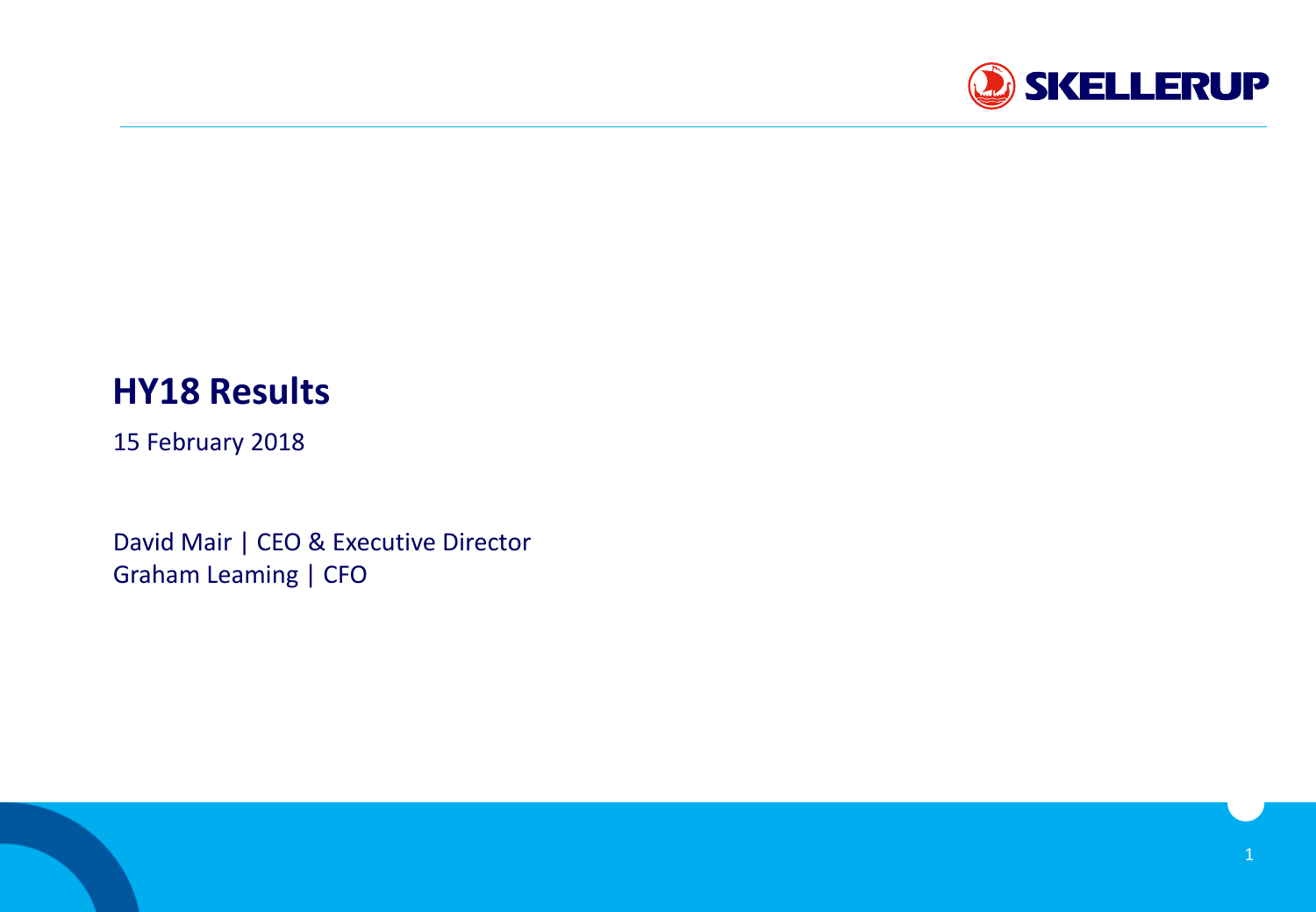## **Skellerup Key Points HY18**



| <b>Financial Highlights (Unaudited)</b> |                         | HY18 Revenue, EBIT & NPAT up<br>$\bullet$                                                                                                                                                                                                      |  |  |
|-----------------------------------------|-------------------------|------------------------------------------------------------------------------------------------------------------------------------------------------------------------------------------------------------------------------------------------|--|--|
| <b>REVENUE</b>                          | <b>NPAT</b>             | Reshaped of our operations around the world<br>More effective and faster customer-led product development                                                                                                                                      |  |  |
| \$116.7m<br>Up \$19.4m                  | \$11.7m<br>Up \$2.8m    | Reducing exposure to industries affected by commodity cycles<br>HY18 Interim Dividend up<br>$\bullet$<br>Balance sheet is robust, and operating cash flow strong                                                                               |  |  |
| <b>EARNINGS PER SHARE</b><br>6.1cps     | <b>INTERIM DIVIDEND</b> | Interim dividend increased from 3.5 to 4.0 cents per share fully<br>imputed<br>Future dividends are likely to carry only partial imputation<br>(~60%) as the growth in earnings is largely coming from<br>Skellerup's international operations |  |  |
| Up 31%<br><b>OPERATING CASH FLOW</b>    | Up 14%                  | FY18 NPAT expected to be up<br>$\bullet$<br>Our growth is broad-based and continuing to gather momentum<br>We expect full year NPAT in the range of \$24.5 million to \$26.0<br>million, subject to any unexpected changes in our markets      |  |  |
| <b>\$14.8m</b><br>Up \$5.0m             |                         | We remain focused on continuing to leverage our international<br>platform to deliver sustainable earnings growth                                                                                                                               |  |  |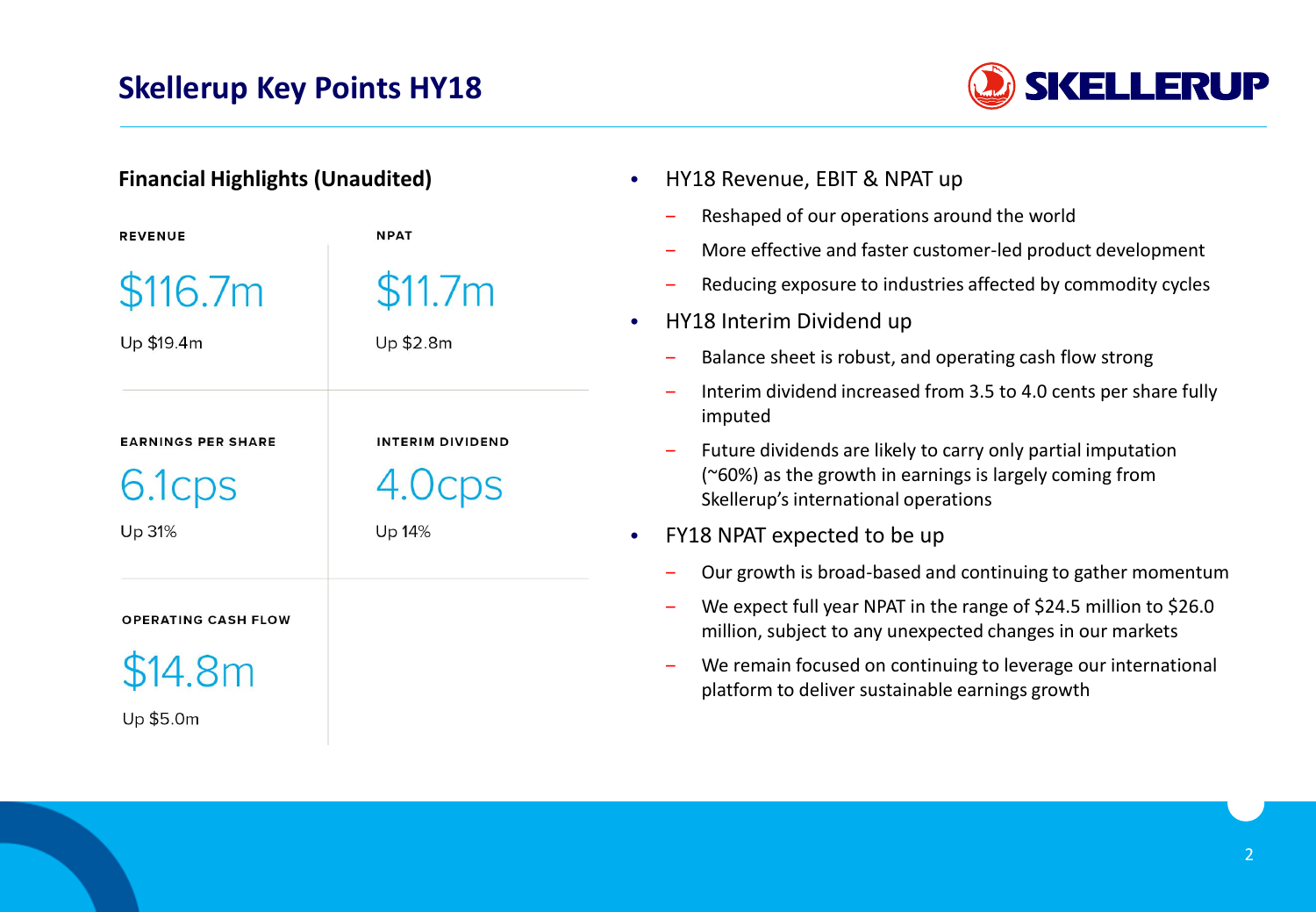### **Skellerup Financial Highlights HY18**



| <b>NZ\$ Million (Unaudited)</b>        | <b>HY18</b> | <b>HY17</b> | <b>Change</b> |
|----------------------------------------|-------------|-------------|---------------|
| <b>Revenue</b>                         | 116.7       | 97.3        | 19.4          |
| <b>EBITDA</b>                          | 21.3        | 16.9        | 4.4           |
| <b>Depreciation &amp; amortisation</b> | (3.8)       | (3.6)       | (0.2)         |
| <b>EBIT</b>                            | 17.5        | 13.3        | 4.2           |
| Interest expense                       | (0.9)       | (0.6)       | (0.3)         |
| Tax expense                            | (4.9)       | (3.8)       | (1.1)         |
| <b>NPAT</b>                            | 11.7        | 8.9         | (2.8)         |
| Earnings cents per share               | 6.1         | 4.6         | 1.5           |
| Dividend cents per share               | 4.0         | 3.5         | 0.5           |
| <b>Operating cash flow</b>             | 14.8        | 9.7         | 5.1           |
| <b>Net Debt</b>                        | (34.8)      | (35.6)      | 0.8           |
| Capital & intangible expenditure       | 3.1         | 6.9         | 3.8           |

- Revenue up 20% on pcp (up 18% in constant currency terms)
- EBIT up 32% boosted by Industrial Division growth
- Interest expense \$0.2 million capitalised in pcp
- EPS up 31% on pcp
- Operating cash improvement
- Capex down substantially due to completion of Project Viking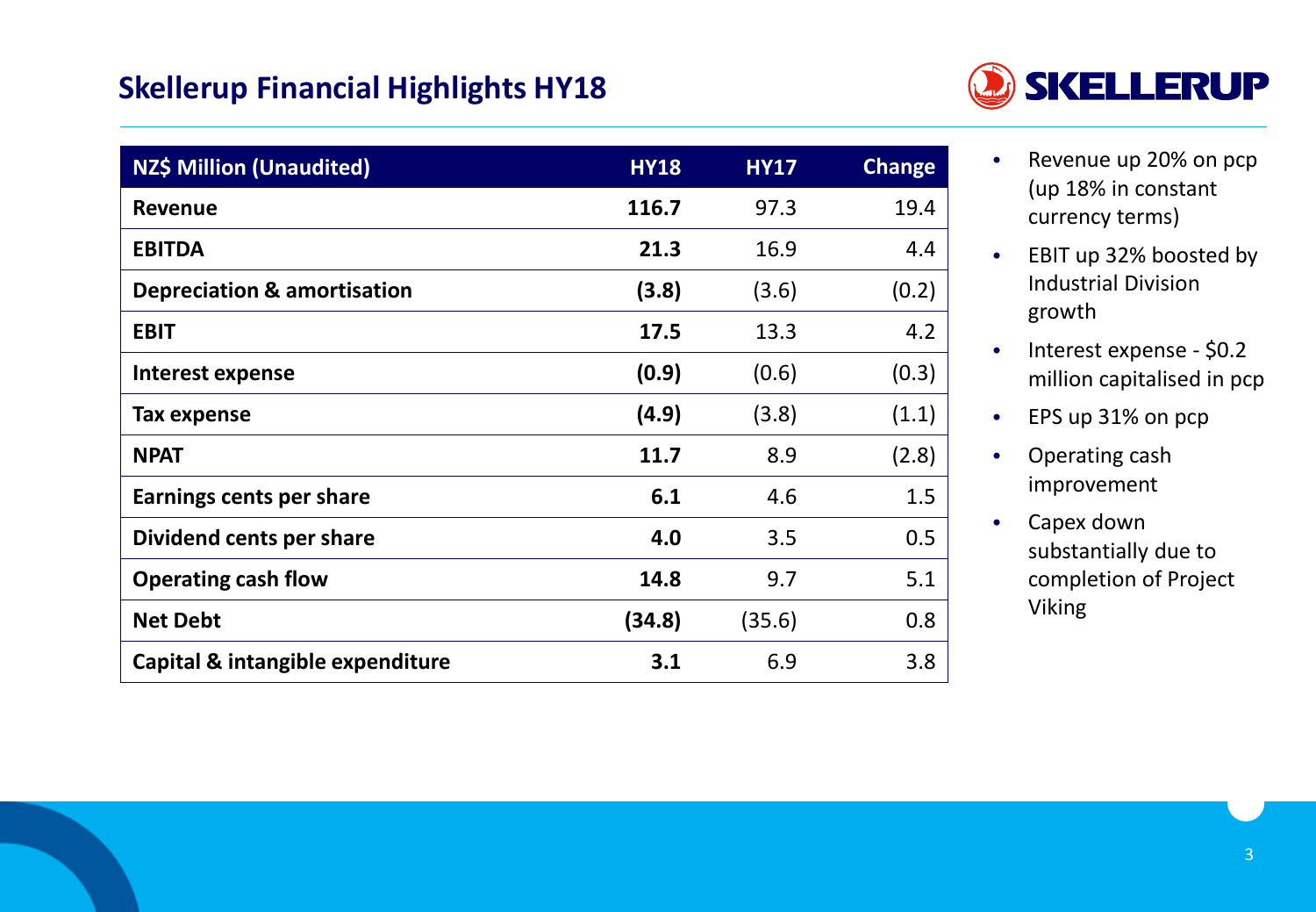### **Skellerup HY18 Industrial Division**

| NZ\$ Million (Unaudited) HY15 HY16 HY17 HY18 |      |      |         |      |
|----------------------------------------------|------|------|---------|------|
| Revenue                                      | 59.7 | 66.6 | 60.8    | 73.7 |
| <b>EBIT</b>                                  | 6.8  |      | 7.6 7.2 | 10.0 |
| EBIT %                                       | 11.8 | 11.4 | 11.8    | 13.6 |

#### **Revenue up 21% and EBIT up 40% on pcp**

- Revenue measured in constant currency up 18%
- Growth across all applications and markets
	- ‒ Water and waste particularly in US
	- ‒ Roofing and fasteners particularly in US & Asia/ Middle East
- Improved cost structure & operating leverage translating to higher EBIT
- Reduced dependency on earnings from cyclical extractive industries









**HY18 Industrial Division Revenue by Application**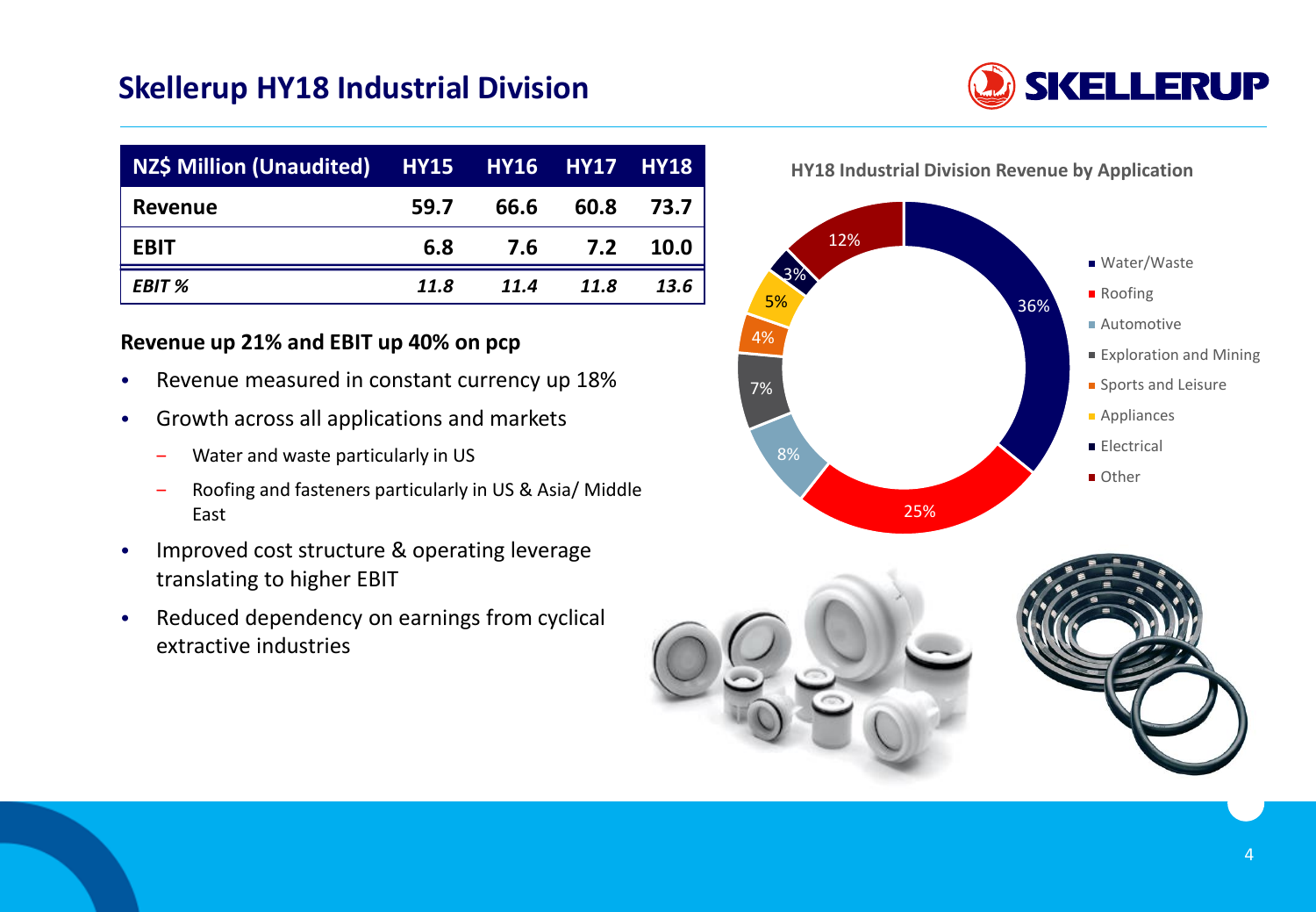### **Skellerup HY18 Agri Division**



| NZ\$ Million (Unaudited) HY15 HY16 HY17 |      |      |      | <b>HY18</b> |
|-----------------------------------------|------|------|------|-------------|
| <b>Revenue</b>                          | 39.3 | 41.0 | 36.6 | 43.1        |
| <b>EBIT</b>                             | 9.7  | 8.4  | 8.4  | 9.5         |
| EBIT %                                  | 24.7 | 20.4 | 23.0 | 22.1        |

#### **Revenue up 18% and EBIT up 13% on pcp**

- Revenue measured in constant currency up 17%
- **Dairy** 
	- ‒ International markets driving 1H growth consumables and animal hygiene
	- NZ market solid as expected after very strong end to FY17
- Footwear
	- NZ market strong weather a favourable driver plus growth into hardware and industrial safety channels
	- ‒ Technical product (fire, di-electric and forestry) growth continues – secured large order for fire boots in the UK



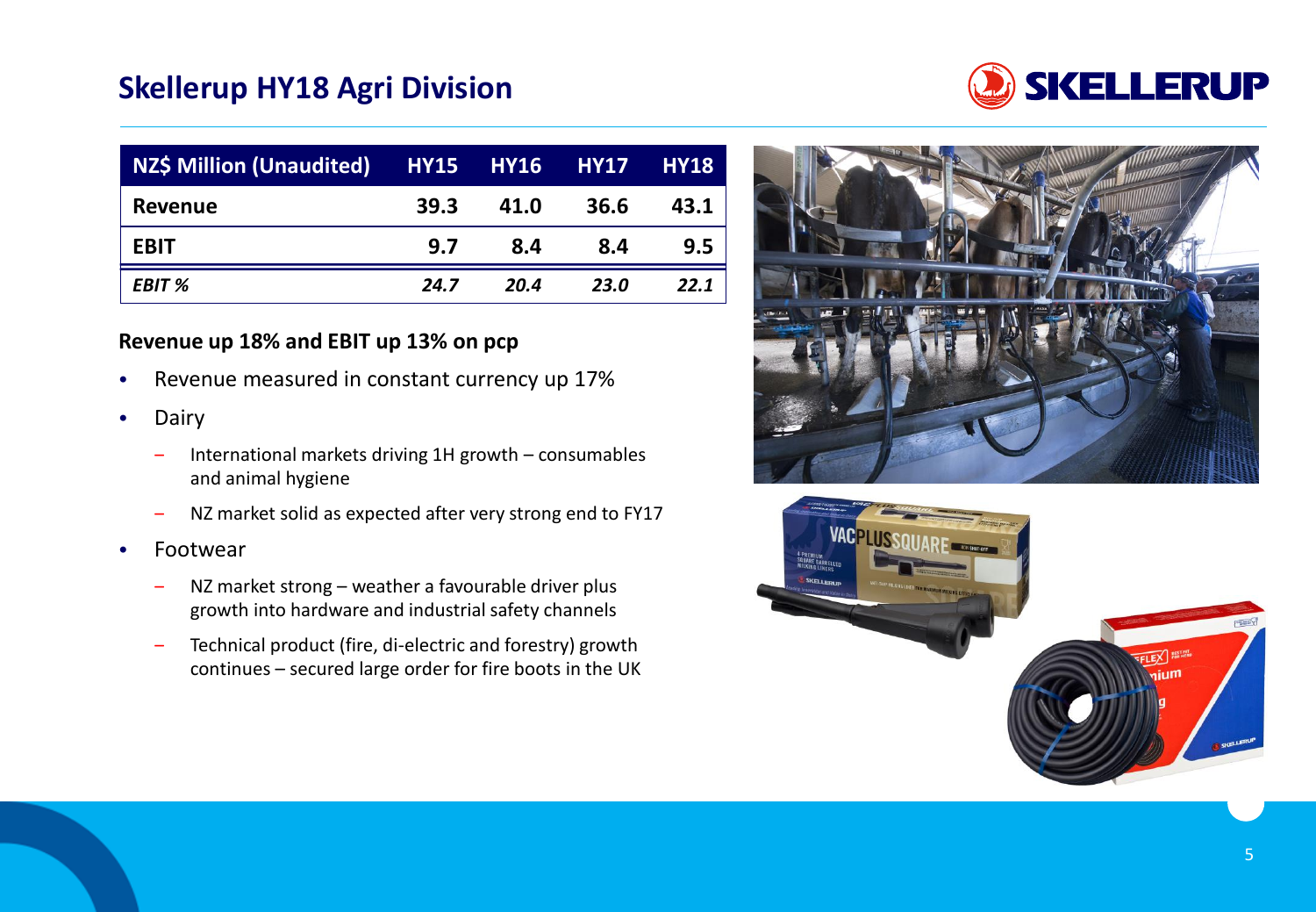

### **Reconciliation of Segment EBIT to Group NPAT**

| <b>NZ\$ Million (Unaudited)</b> | <b>HY18</b> | <b>HY17</b> | <b>Change</b> |
|---------------------------------|-------------|-------------|---------------|
| <b>Agri EBIT</b>                | 9.5         | 8.4         | 1.1           |
| <b>Industrial EBIT</b>          | 10.0        | 7.2         | 2.8           |
| <b>Corporate EBIT</b>           | (2.1)       | (2.3)       | 0.2           |
| <b>EBIT</b>                     | 17.5        | 13.3        | 4.2           |
| <b>Interest expense</b>         | (0.9)       | (0.6)       | (0.3)         |
| Tax expense                     | (4.9)       | (3.8)       | (1.1)         |
| <b>NPAT</b>                     | 11.7        | 8.9         | 2.8           |